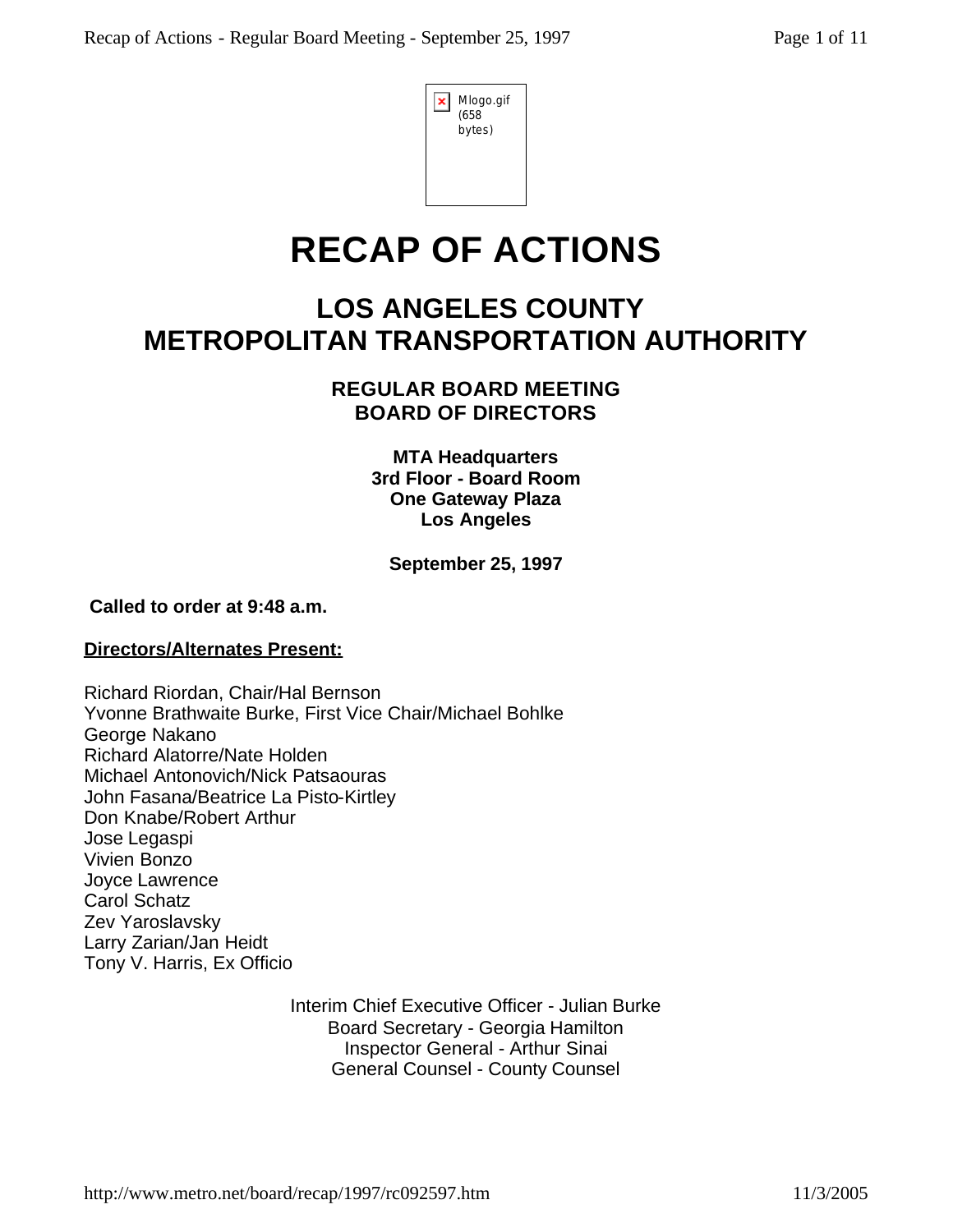1. Consider approval of Consent Calendar Item **Nos. 4 through 14**.

## **APPROVED ITEMS 5 THROUGH 14**

2. Consider approval of **minutes** of Special Board meetings held August 12 and August 22 and Regular Board meeting held August 28, 1997.

#### **APPROVED**

3. Chief Executive Officer's Report

### **NO REPORT WAS MADE**

#### **CONSENT CALENDAR ITEMS**

- 4. Consider:
- (CC 3)
- A. issuance of Work Authorization Change Notice (WACN) No. B646-CN-66.01 to Contract No. B646, with Syseca, Inc. for Metro Red (A) Line, North Hollywood Extension covering **design update for Fire Alarm changes**; and B646-CN-70 for an **Economic Price Adjustment (EPA)** to the North Hollywood portion for a total not to exceed \$777,000, for a total contract amount of \$1,835,000;
- B. execution of a subsequent Change Order if within the amount approved for CN's 66.01 and 70, and:
- C. an increase to the Authorization For Expenditure (AFE), in the amount of \$777,000 for a total revised AFE of \$1,835,000.

**COMMITTEE RECOMMENDATION: APPROVE**

**APPROVED AS AMENDED: WORK AUTHORIZATION CHANGE NOTICE AND AFE NOT TO EXCEED \$500,000; ALL EXISTING CONTRACTS THAT CONTAIN AN ECONOMIC PRICE ADJUSTMENT PROVISION TO BE REVIEWED BY THE CONSTRUCTION COMMITTEE FOR POSSIBLE COMPETITIVE BID CONSIDERATION; AND THE EXECUTIVE OFFICER OF CONSTRUCTION SUBMIT TO THE BOARD A REVISED WACN POLICY WHICH ALLOWS STAFF TO NEGOTIATE CHANGES IN A TIMELY MANNER AND TO APPROVE THOSE WITHIN THE CONFINES OF THEIR SIGNATURE AUTHORITY.** 

5. Consider approval of Amendment No. 19 to Contract Work (CC 11) Order No. 3 to Contract No. E0070 with Engineering Management Consultant to incorporate Consultant Change Notice Nos. 530.03, 619 and 620.01 for **additional design services for the Metro Red (A) Line, Wilshire and Vermont/Hollywood Corridors** in the amount of \$508,881, increasing the CWO to \$92,656,930.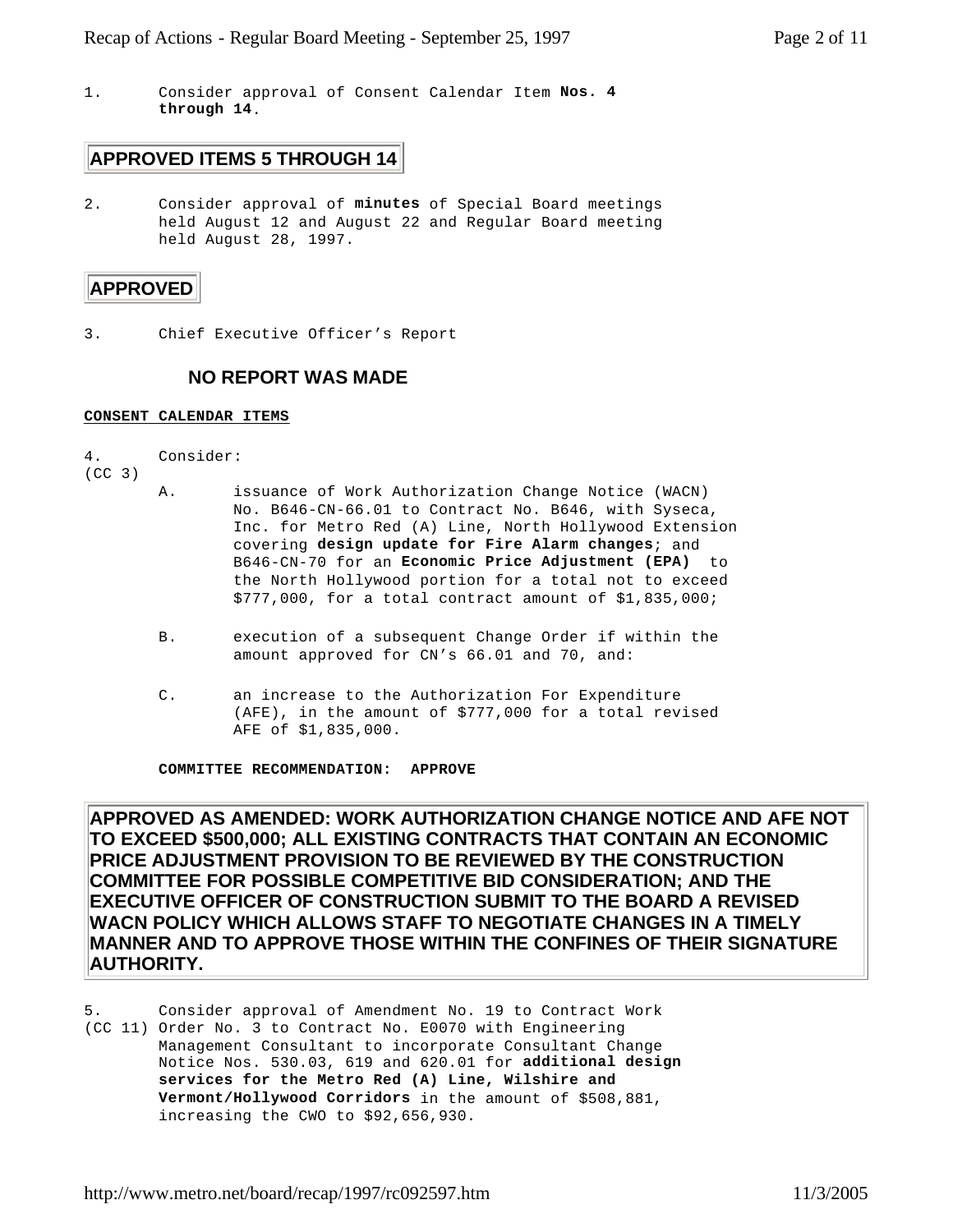#### **COMMITTEE RECOMMENDATION: APPROVE**

#### **APPROVED ON CONSENT**

- 6. Consider award of contract to IBM Corporation, Los
- (FB 1) Angeles, the lowest responsive, responsible proposer, covering **procurement of 5 (five) IBM 3490-E tape transport units,** for a fixed price of \$280,266.

#### **COMMITTEE RECOMMENDATION: APPROVE**

## **APPROVED ON CONSENT**

7. Consider amendment of Contract LRA-518-95 with Orduno & (FB 2) Ibarra Relocation Consultants covering **completion of relocation services for the Metro Red (A) Line East Side Extension Project** on or before December 31, 1998, for a total amount of \$293,200, including ratification of previous contract amendments, increasing the total contract amount to \$575,448.

**COMMITTEE RECOMMENDATION: APPROVE**

#### **APPROVED ON CONSENT**

8. Consider Oppose position on **Government Cost Savings and (EMC 1) Taxpayer Protection Amendment - PECG Initiative**.

**COMMITTEE RECOMMENDATION: APPROVE**

#### **APPROVED ON CONSENT**

9. Consider **delegating authority to the Operations** (EMC 2) **Committee**, with a 4/5 vote, authority to approve new contracts, contract amendments, options and extensions valued between \$100,000 and \$2 million.

**COMMITTEE RECOMMENDATION: APPROVE**

#### **APPROVED ON CONSENT**

10. Consider award of contract to Tyree Organization, Ltd., (OPS 2) Cerritos, the lowest responsive, responsible bidder, for IFB No. OP-3360-1002, covering **underground tank replacement at Division 6**, for a fixed price of \$946,556.

**COMMITTEE RECOMMENDATION: APPROVE**

**APPROVED ON CONSENT**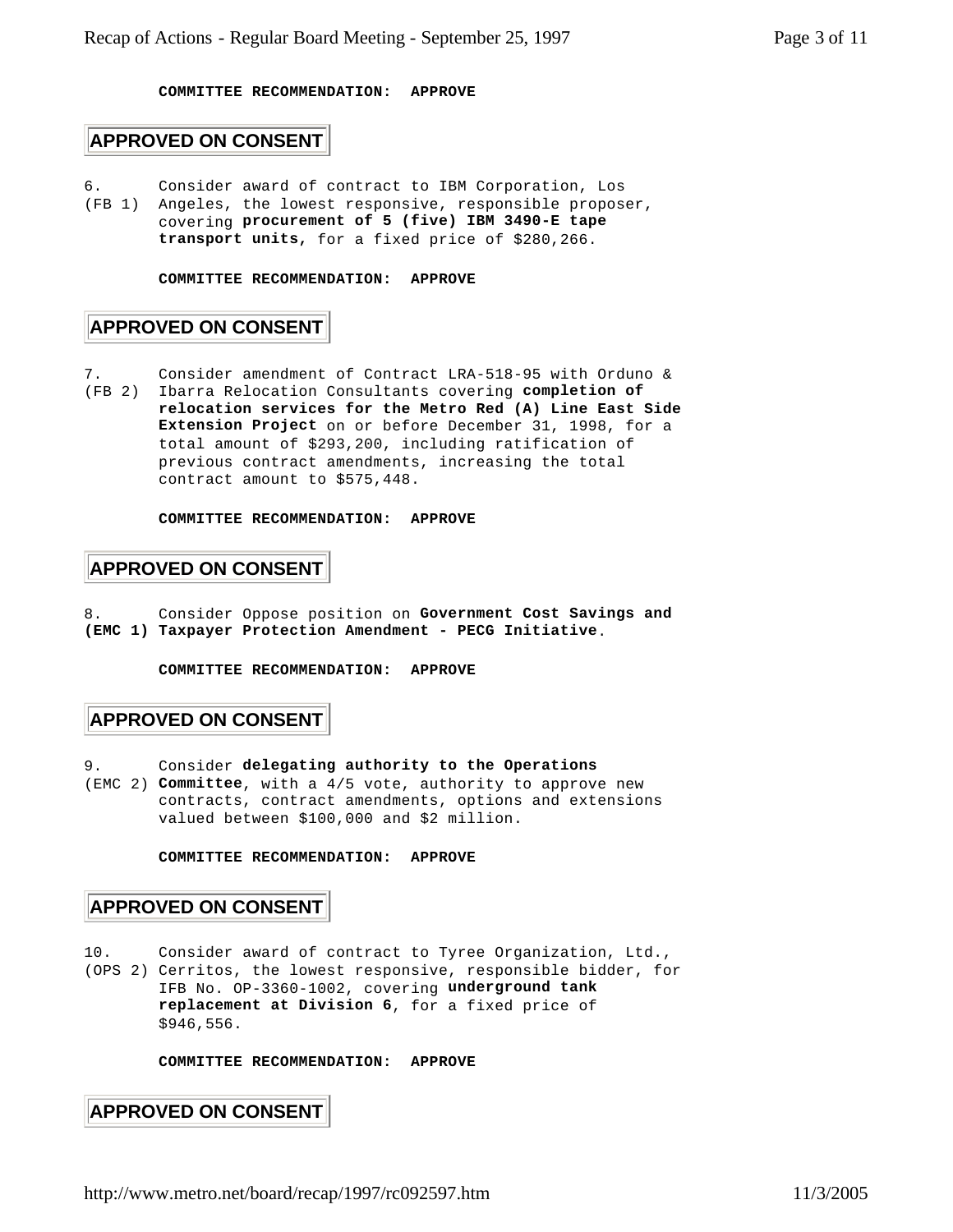```
11. Consider award of contracts covering Rockwell brake
(OPS 3) parts for a 27-month period for a total bid price of
        $2,975,217:
        A. Onyx Distribution in the amount of $13,316;
        B. Coast To Coast Components in the amount of $32,554;
        C. Truck Trailer Transit Inc. in the amount of 
            $838,222; and
        D. Baszile Metal Service in the amount of 
            $2,091,126.
```
**COMMITTEE RECOMMENDATION: APPROVE**

## **APPROVED ON CONSENT**

12. Consider **disposal of 33 surplus/obsolete buses by off-** (OPS 5) **site auction** for an estimated revenue of \$16,500, less towing fees.

**COMMITTEE RECOMMENDATION: APPROVE**

#### **APPROVED ON CONSENT**

- 13. Consider approval of contract extensions covering
- (OPS 6) **freeway service patrol** from October 1, 1997 to June 30, 1998 at a total cost of \$800,000:

| Beat | Contractor     | Amount    |  |
|------|----------------|-----------|--|
|      | Coastal Towing | \$325,000 |  |
| 17   | Just For You   | 305,000   |  |
| 24   | TG Towing      | 170,000   |  |

**COMMITTEE RECOMMENDATION: APPROVE**

## **APPROVED ON CONSENT**

14. Consider:

(PP 2)

- A. publication of the Notice of Public Hearing and **setting a Public Hearing** for Monday, November 17, 1997, to receive input on the MTA's Americans with Disabilities Act (ADA) Complementary Paratransit Plan Update; and
- B. authorizing the Chief Executive Officer to appoint a Hearing Officer.

#### **COMMITTEE RECOMMENDATION: APPROVE**

#### **APPROVED ON CONSENT**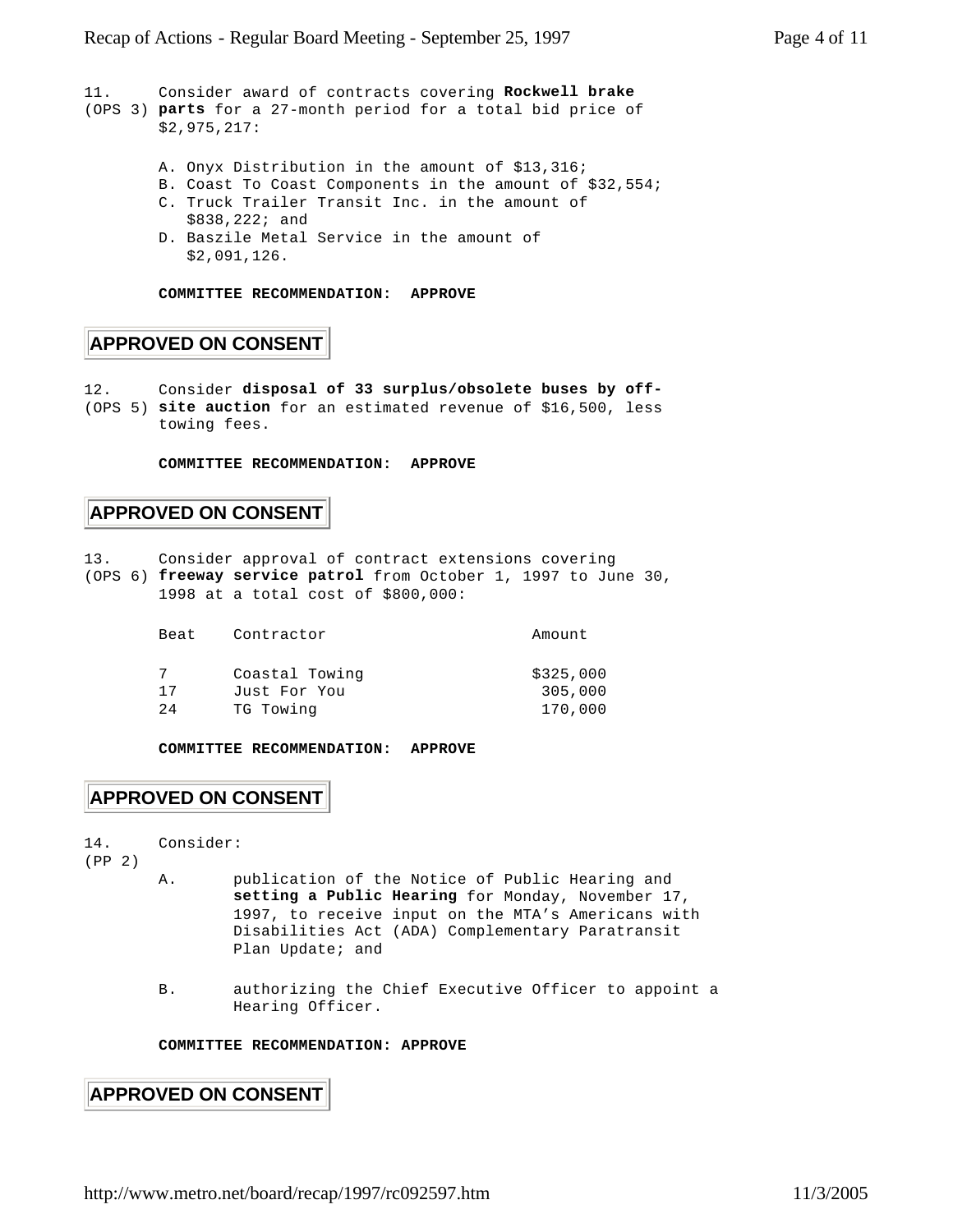#### **PUBLIC HEARING**

15. Hold a Public Hearing on the proposed **condemnation** of that certain property located at 1630 North Edgemont Street, Los Angeles - Owner(s): Irachmil B. Taus Trust. MTA Parcel No. B2-227.

#### **HELD PUBLIC HEARING AND APPROVED CONDEMNATION**

#### **NON-CONSENT ITEMS**

#### 16. Consider:

#### (OPS 7)

- A. rejection of non-responsive bid submitted by Neoplan, USA;
- B. award a contract to New Flyer of America, Cookston, Minn, the lowest responsive and responsible bidder, covering the **purchase of 223 CNG buses**, including spare parts and test equipment, plus optional spare fuel cylinders and additional special diagnostic equipment, and force account in the amount of \$79,621,302;
- C. exercise of recommended procurement options; and
- D. authorize the CEO to issue a Notice to Proceed upon his determination that adequate funding is available to support the procurement.

**COMMITTEE RECOMMENDATION: APPROVE AS AMENDED, SUBJECT TO RESOLUTION OF PROTESTS:**

#### **AMENDMENT:**

- **1. STAFF TO RETURN TO THE NEXT COMMITTEE MEETING WITH OPTIONS FOR MITIGATING THE SEATING CAPACITY LOSS AND MEETING THE LOAD CAPACITY REQUIREMENTS IN THE CONSENT DECREE, IF THE BOARD EXERCISES THE LOW-FLOOR OPTION;**
- **2. THE NEXT BUS FLEET PROCUREMENT CYCLE (SPRING 1998) INCORPORATES THE PURCHASE OF AT LEAST 100 ATTB'S, CONTINGENT UPON AVAILABILITY, COMPETITIVE PRICING AND MTA FINANCIAL RESOURCES; and**
- **3. STAFF IS TO FORWARD A COPY OF THIS MOTION TO THE FTA AND OTHER PARTIES TO GAIN THEIR ASSISTANCE IN MEETING THE SPRING 1998 ATTB PROCUREMENT SCHEDULE, AND TO PROVIDE QUARTERLY PROGRESS REPORTS TO THE COMMITTEE.**

#### **APPROVED AS AMENDED: INCREASED THE BASE ORDER BY 25%, OR 55 BUSES, FOR A TOTAL OF 278 BUSES SUBJECT TO FUNDING AVAILABILITY, RESOLUTION**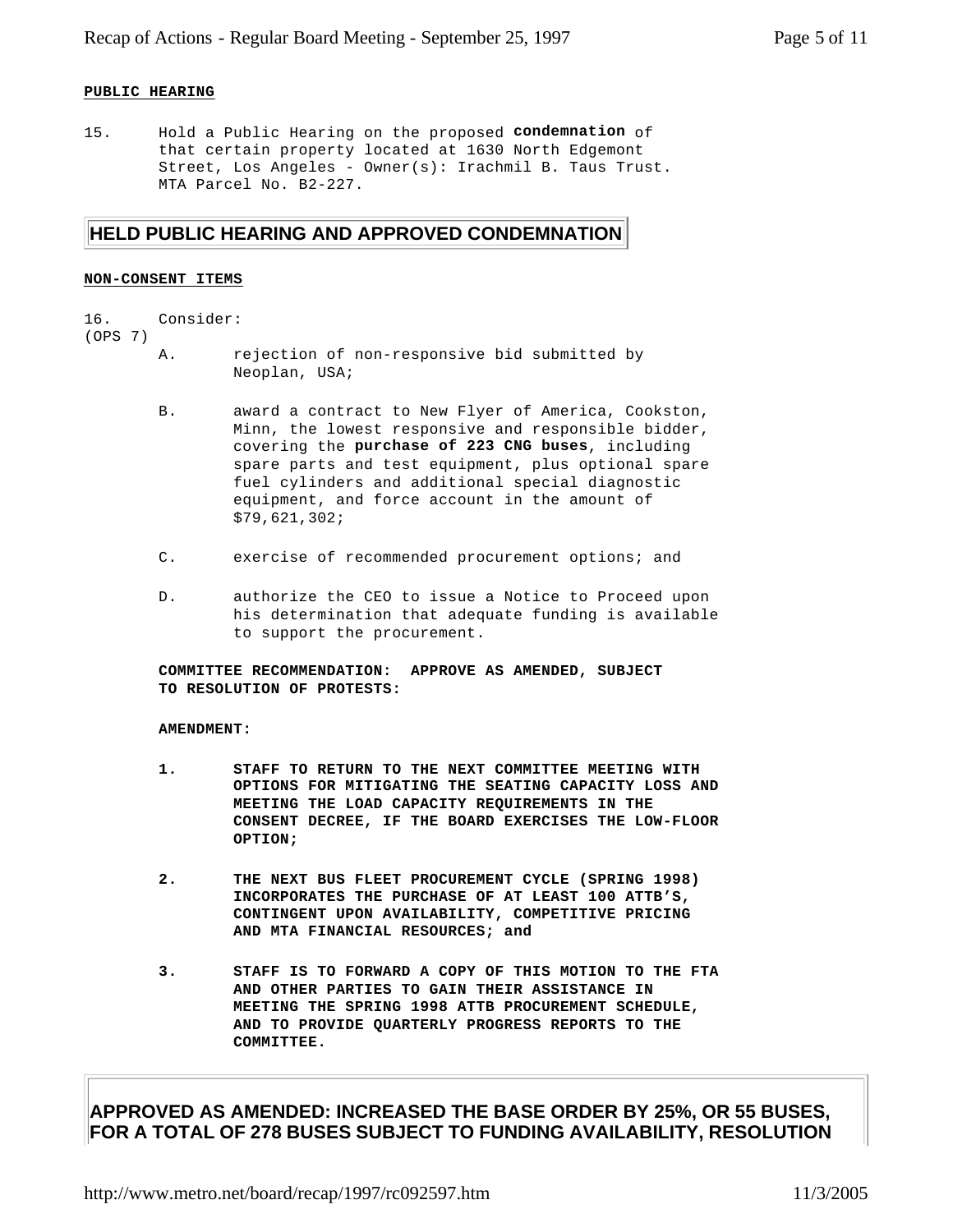## **OF THE SAFETY ISSUES AND FLEXIBILITY WITH REGARD TO TYPE OF BUSES ORDERED.**

#### **PRINCIPALS ONLY**

Director Riordan asked the CEO to suggest someone in the Construction business to work with General Counsel on better ways to handle change orders.

17. **ANTONOVICH** - Consider approval to contract for the professional services with the same legal firm used in the July Burbank-Chandler Turnkey presentation for a **review and preliminary analysis of all five private sector submittals** at a cost not to exceed \$20,000, for presentation at the October Board Meeting.

### **APPROVED AS AMENDED: RECEIVED AND FILED THE VENTURA FREEWAY PROPOSAL AND HAVE THE REMAINDER OF THE PROPOSALS EVALUATED IN-HOUSE.**

18. **BERNSON** - Consider approval for staff to meet with representatives of the Southern California Regional Rail Authority and the Los Angeles City Department of Transportation to determine the feasibility of operating **a Metrolink service in the San Fernando Valley**, from Union Station to the Cities of Glendale and Burbank to the Warner Center, to help meet the mobility needs of the residents.

(Carried over from August Board Meeting)

#### **CARRIED OVER**

19. **ANTONOVICH** - Request MTA staff to immediately begin discussion with the Los Angeles Sheriff Department regarding the feasibility of **merging the MTA Transit Police Department with the Los Angeles Sheriff Department** in order to provide transit security throughout Los Angeles County.

(Carried over from August Board Meeting)

#### **CARRIED OVER TO OCTOBER BOARD MEETING**

20. **BURKE** - Receive and file analysis of the Building Efficient Surface Transportation and Equity Act of 1997 (**BESTEA**).

#### **RECEIVED AND FILED**

21. Consider **path forward for the Audit Task Force**. (ATF 8)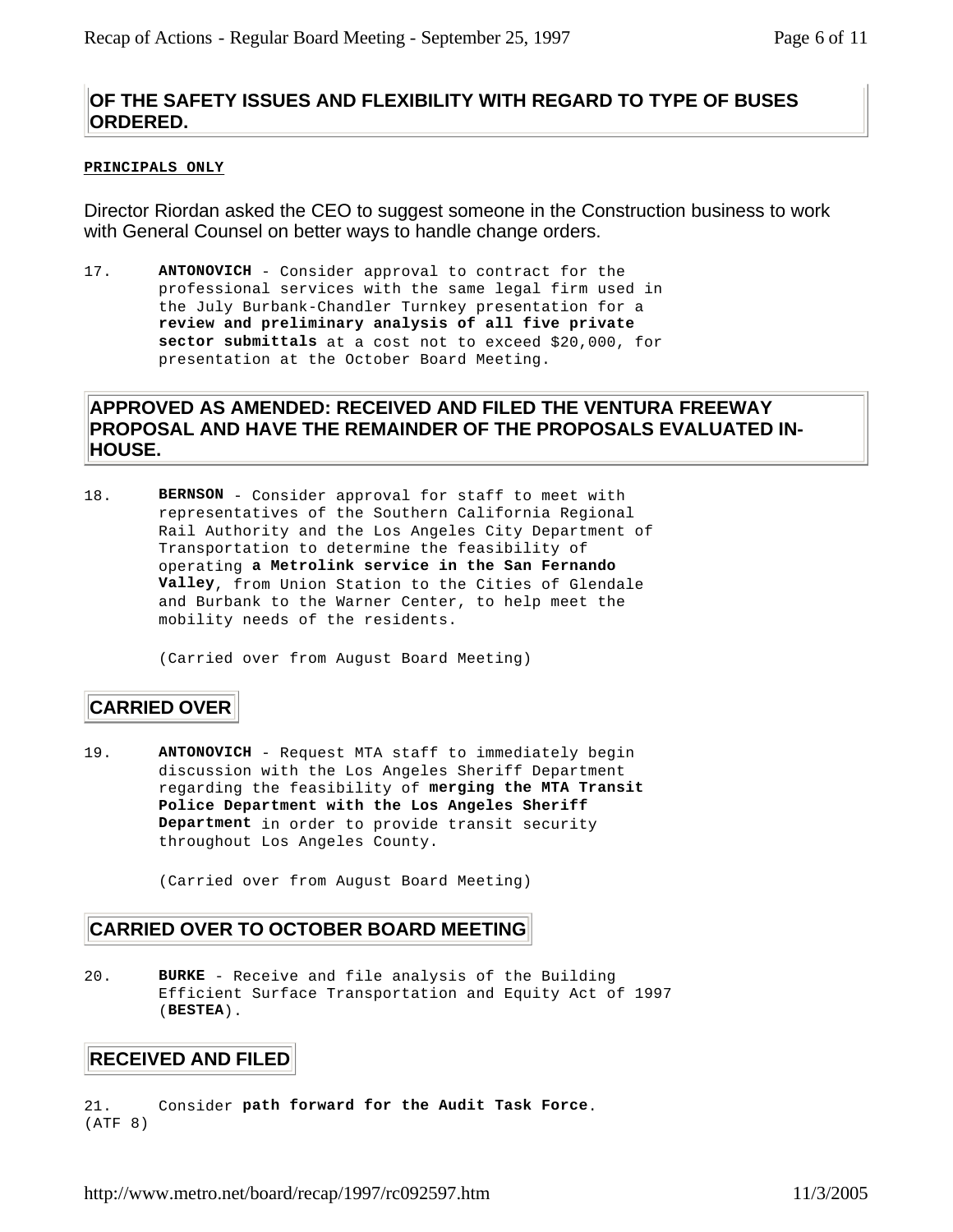**COMMITTEE RECOMMENDATION: APPROVE** continuing the Audit Task Force meetings at least quarterly beginning in January 1998 to monitor and review the performance of the following:

- a. agency-wide tracking system;
- b. certification and compliance with AB 1869;
- c. audit backlog;
- d. collections procedures and report on funds collected;
- e. construction variance reporting:

and preparation of recommendations for the quarterly meeting relating to:

- a. implementation of internal controls assessment (committee of sponsoring internal controls system - COSO);
- b. update on Management Audit Services APTA Peer review;
- c. review of audit close-out procedures;
- d. reliability program;
- e. agency general audit plan; and
- f. reallocation of resources sustained through the audit process.

## **CARRIED OVER TO JANUARY, 1998**

22. **PATSAOURAS** - Request by Director Patsaouras to consider

(CC 4) Dispute Review Board recommendations adverse to the MTA position **APPROVED UNDER CONSTRUCTION COMMITTEE AUTHORITY September 10, 1997:**

- A. Claim 23, Extension of Conduits into Cable Trays, for an amount not to exceed \$42,958;
- B. Claim 29, Additional Concrete Masonry Unit Wall Ties, for an amount not to exceed \$103,792.

## **APPROVED**

- 23. **PATSAOURAS** Consider motion regarding Disputes Review Board to:
	- 1. Require that all DRB decisions, \$100,000 and above, without regard to scope or merit finding be brought back to the Committee and Board for approval;
	- 2. Report to the Construction Committee on a review of the DRB process. This report should include, but not be limited to, the following:
		- a. an accounting of all DRB decisions on the MRL Wilshire/Vermont corridor over the past year, including a report as to the number of items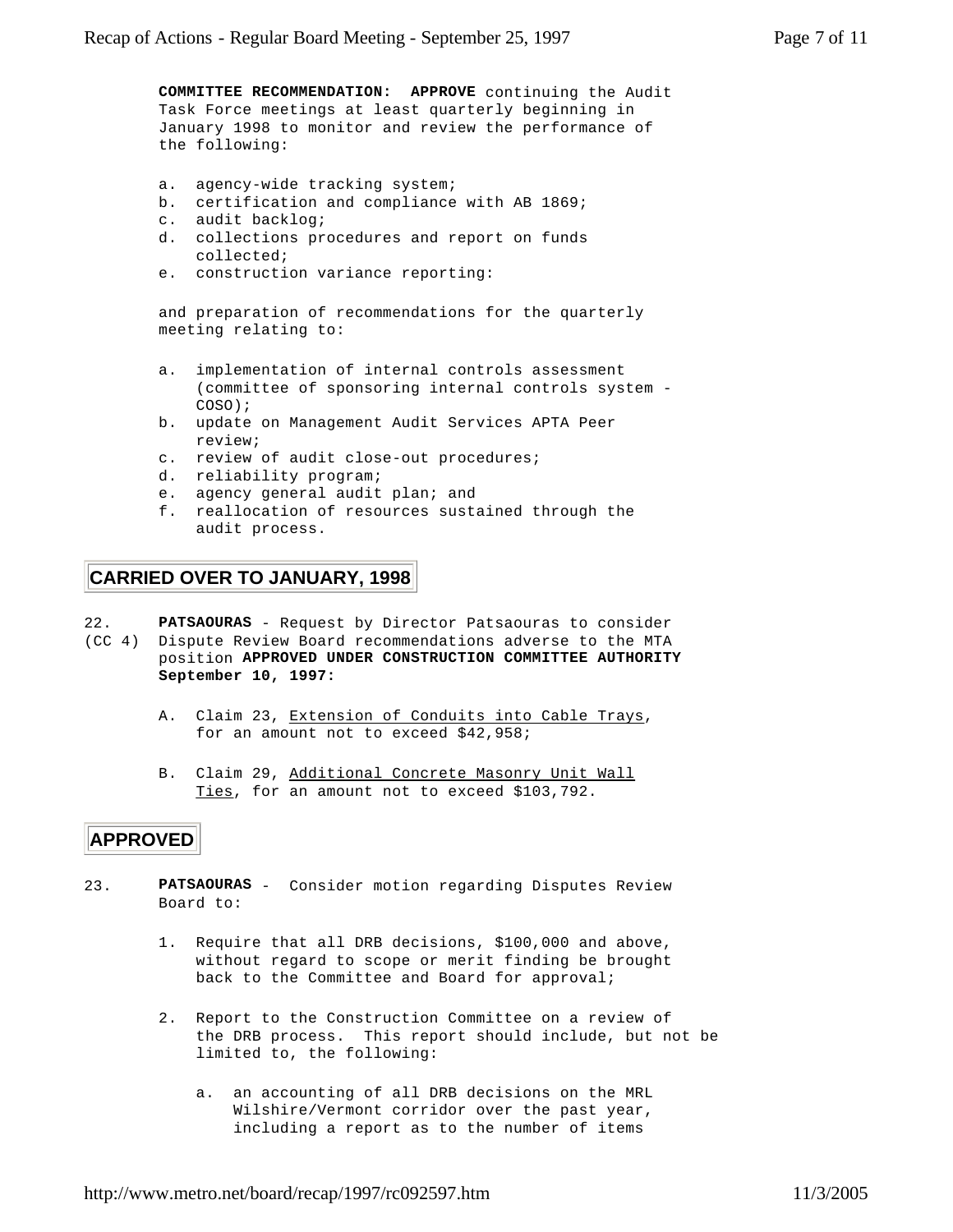resolved at the DRB level, and the number of items which either the MTA or the contractor further pursued through litigation;

- b. an analysis of the impact of the DRB decision when litigation is pursued;
- c. a review of any requirements assigned DRB members and an analysis as to whether such requirements are being fulfilled;
- d. a review of the qualification requirements for DRB membership to ensure members are not under current contract with either the contractor or the MTA.

#### **CONSTRUCTION COMMITTEE RECOMMENDATION: APPROVE**

#### **APPROVED**

24. Consider:

- A. rejection of all bids submitted under IFB. No. OP-3360-1015 for **yard lighting upgrade at Division 9**; and
- B. reissuance of solicitations for the procurement.

#### **COMMITTEE RECOMMENDATION: APPROVE**

(Carried over from August Board Meeting)

#### **APPROVED**

25. Consider:

(CC 8)

- A. second year funding for Gannett Fleming, Inc., **the Project Management Oversight consultant**, to perform **work on the Pasadena Blue (B) Line, LA Car and Systemwide Tasks** in the amount of \$1,547,000; and
- B. approval of Statement of Responsibility for MTA Project Management Oversight.

**COMMITTEE RECOMMENDATION: FORWARD TO FULL BOARD**

#### **APPROVED CEO'S RECOMMENDATION TO BRING THIS WORK IN-HOUSE AND AUTHORIZE NO FUNDING AT THIS TIME.**

26. Consider an 'Oppose' position on **AB 1141**.

ADDED) **COMMITTEE RECOMMENDATION: APPROVE**

#### **APPROVED**

(EMC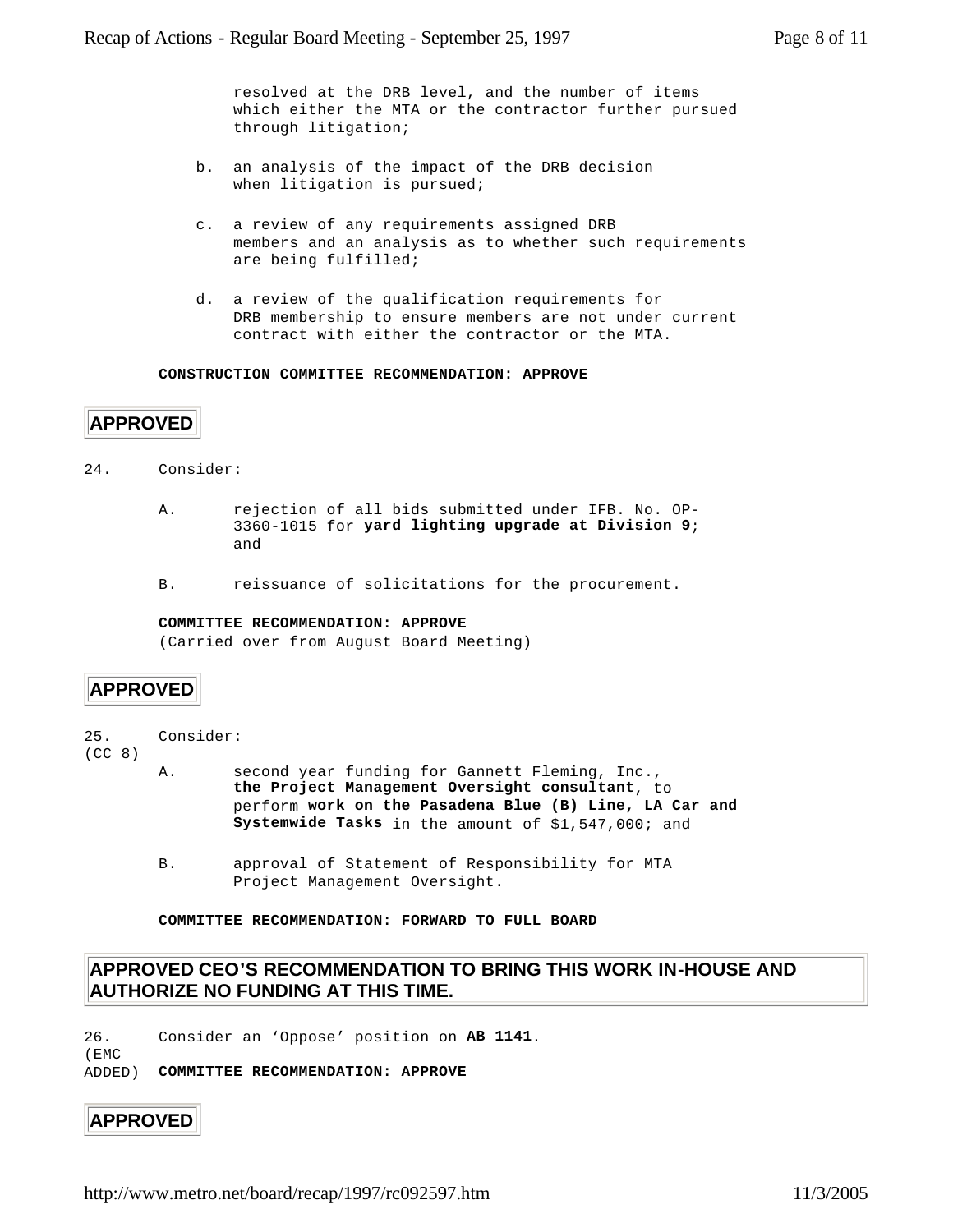27. Consider award of contracts under IFB No. OP35600906

- (OPS 4) covering **sweeping and cleaning MTA properties and/or facilities**, for a three-year period, with two one-year options at the election of the MTA, to the lowest responsible, responsive bidders:
	- A. Nationwide Environmental Services, Norwalk, for bus transit facilities and street running sections of the Blue (B) Line right-of-way, for a three-year amount not to exceed \$1,266,335; and
	- B. A-1 Power Sweeping Company, Baldwin Park, for rail transit facilities, for a three-year amount not to exceed \$292,408.

**COMMITTEE RECOMMENDATION: APPROVE SUBJECT TO MANAGEMENT EVALUATION OF PROTESTS**

#### **APPROVED**

28. Consider:

(PP 5)

- A. adoption of a **soundwall funding policy** for the MTA to fund all soundwalls required by federal and state regulations as a component of the MTA programmed High Occupancy Vehicle lane project;
- B. programming \$21.3 million in FY 1998-99 to construct soundwalls that meet the requirements of the recommended soundwall funding policy that are part of HOV projects either completed or that do not have sufficient funds for construction of all necessary soundwall segments;
- C. working with CalTrans to fund previously programmed HOV projects with the \$21.3 million in Traffic Systems Management funds anticipated to be available in Los Angeles County in FY 1998-99; and
- D. funding the remaining \$10.4 million financial impact of the recommended policy in future Calls for Projects.

**COMMITTEE RECOMMENDATION: APPROVE -- UPDATE ON SB 45 AND ITS POTENTIAL IMPACT ON FUNDING TO BE RECEIVED AT THE BOARD MEETING**

#### **APPROVED 'A' ONLY. STAFF TO RETURN IDENTIFYING PROJECTS AND FUNDING PLAN**

Director Yaroslavsky requested a report showing the entire soundwall picture.

```
29. Consider:
(PP 6)
       A. reallocation of $9,555,000 from Segment 2 of the
```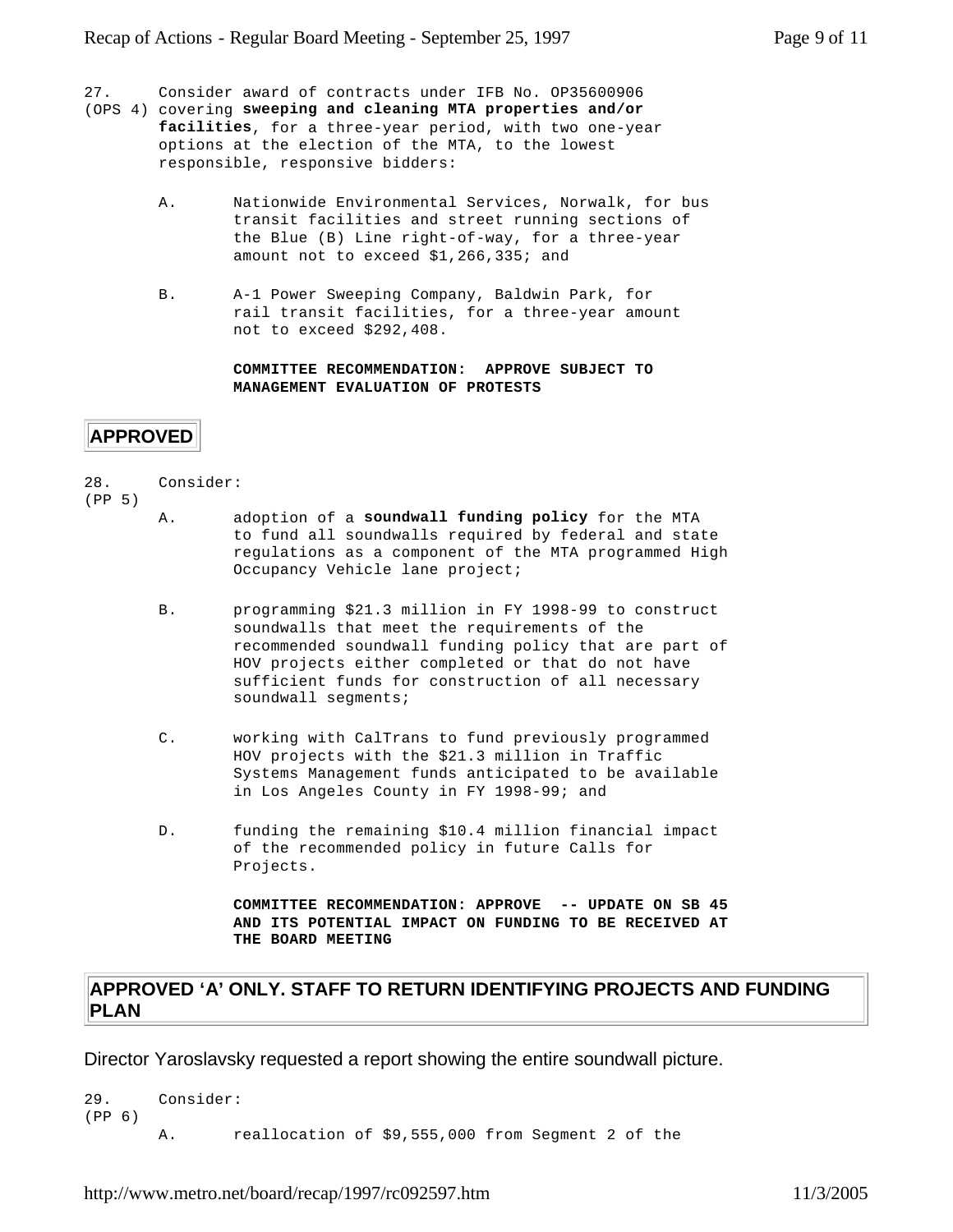Route 10 High Occupancy Vehicle **(HOV) lane project** (Route 605 to Route 57) to Segments 1 and 3 of the project (Baldwin Avenue to Route 605 and Route 57 to the San Bernardino County line) to complete funding for the design, right-of-way acquisition and construction of Segments 1 and 3; Segment 1 design, \$3,155,000; Segment 3 design, \$2,400,000 & right-ofway, \$4,000,000;

B. amend existing contracts with CH2M Hill covering Segment 1 in the amount of \$3,400,000; and MK Centennial covering Segment 3 in the amount of \$2,520,000 to complete **design work and for scope of work and design changes required by CalTrans.**

**COMMITTEE RECOMMENDATION: APPROVE 'A' AND CARRY OVER 'B' FOR 30 DAYS TO ALLOW STAFF TO RETURN WITH THE FINAL NEGOTIATED AMOUNTS**

#### **APPROVED AS AMENDED: ITEM 'B' CARRIED OVER 60 DAYS**

30. Consider **indemnifying CalTrans against any Section 13(c)** (PP 7) **labor protection claims** that may be filed against them pursuant to the award of any FTA Section 5310 grant to **AST** 

> **COMMITTEE RECOMMENDATION: APPROVE AS AMENDED TO INCLUDE: MTA SHALL INDEMNIFY AND HOLD ASI HARMLESS FOR ANY CLAIMS PROPERLY BROUGHT BY PROTECTED MTA EMPLOYEES PURSUANT TO ANY SECTION 5333(B) (FORMERLY SECTION 13(C)) AGREEMENT OR ARRANGEMENT ENTERED INTO BY MTA; STAFF SHALL RETURN TO THE BOARD IF ANY CHANGES ARE WARRANTED.**

#### **APPROVED**

#### **CLOSED SESSION**

31. **Conference with Labor Negotiator - G.C. 54957.6**

Agency Negotiator - Raman Raj

Employee Organization: Amalgamated Transit Union Teamsters Non-Represented Employees Transit Police Officers Association

#### **NO REPORT WAS MADE**

- 32. **Conference with legal counsel on existing litigation pursuant to Government Code Section 54956.9(a):**
	- A. MTA v. Sumitomo, Superior Court, Case No. BC136375
	- B. Labor/Community Strategy Center V. MTA, U.S. District